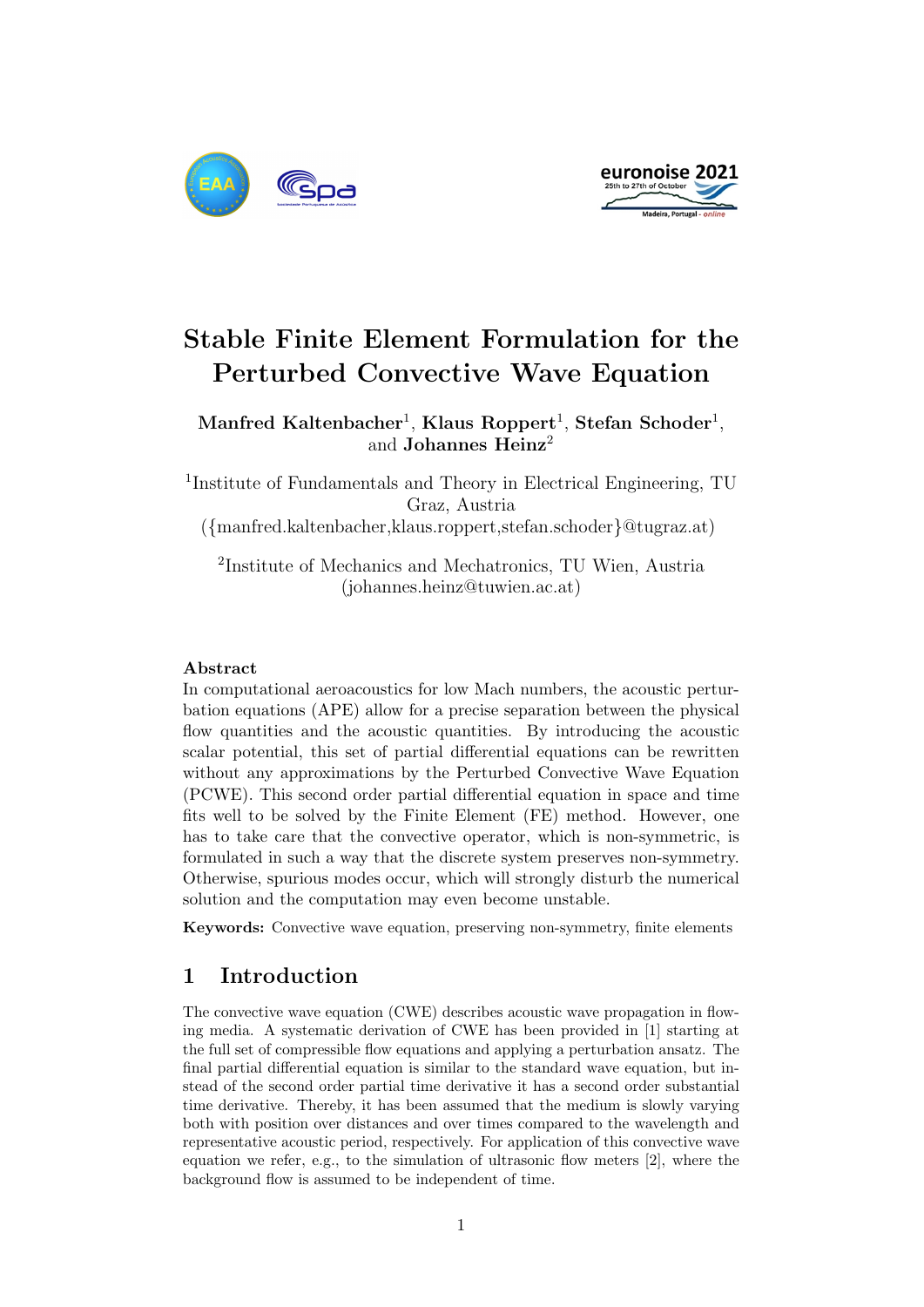

Recently, in computational aeroacoustics, the reformulation of the acoustic perturbation equations (APE) leads to the same convective wave operator and the substantial derivative of the incompressible flow pressure as a source term. This partial differential equation has again the scalar acoustic potential as the search for quantity and has been named perturbed acoustic wave equation (PCWE) [3, 4, 5, 6, 7]

In our contribution, we show the derivation of a stable FE formulation by applying an appropriate transformation of the standard FE formulation. Furthermore, we demonstrate by an eigenvalue analysis the strong reduction of the real part of the eigenvalues, and benchmark the numerical computation by an example with analytical solution.

## 2 Finite Element Formulation

We consider the following homogeneous convective wave equation

$$
\frac{1}{c_0^2} \frac{D^2 \psi}{Dt^2} - \nabla \cdot \nabla \psi = 0; \quad \frac{D}{Dt} = \frac{\partial}{\partial t} + \overline{u} \cdot \nabla.
$$
 (1)

It has been derived in [1] for the case of sound in fluids with unsteady inhomogeneous flow as well as in [3] for modeling aeroacoustics phenomena. In (1),  $\psi$  denotes the scalar acoustic potential,  $c_0$  the speed of sound in the medium and  $\bar{u}$  the mean flow velocity (constant in time). In a next step, we derive the weak formulation. In doing so, we introduce an appropriate test function  $\varphi$ , multiply (1) by it and integrate over the whole computational domain  $\Omega$ 

$$
\frac{1}{c_0^2} \int\limits_{\Omega} \varphi \frac{\mathrm{D}^2 \psi}{\mathrm{D}t^2} \, \mathrm{d}x - \int\limits_{\Omega} \varphi \, \nabla \cdot \nabla \psi \, \mathrm{d}x = 0 \,. \tag{2}
$$

Expanding the substantial derivative in (2) results in five terms

$$
\underbrace{\frac{1}{c_0^2} \int\limits_{\Omega} \varphi \frac{\partial^2 \psi}{\partial t^2} dx}_{I} + \underbrace{\frac{1}{c_0^2} \int\limits_{\Omega} \varphi (\overline{u} \cdot \nabla) \frac{\partial \psi}{\partial t} dx}_{IIa} + \underbrace{\frac{1}{c_0^2} \int\limits_{\Omega} \varphi \frac{\partial}{\partial t} (\overline{u} \cdot \nabla \psi) dx}_{IIIb}
$$
\n
$$
+ \underbrace{\frac{1}{c_0^2} \int\limits_{\Omega} \varphi (\overline{u} \cdot \nabla) (\overline{u} \cdot \nabla) \psi dx}_{III} + \underbrace{\frac{1}{c_0^2} \int\limits_{\Omega} \varphi (\overline{u} \cdot \nabla) \psi dx}_{III} + \underbrace{\frac{1}{c_0^2} \int\limits_{\Omega} \varphi (\overline{u} \cdot \nabla) \psi dx}_{III} + \underbrace{\frac{1}{c_0^2} \int\limits_{\Omega} \varphi (\overline{u} \cdot \nabla) \psi dx}_{III} + \underbrace{\frac{1}{c_0^2} \int\limits_{\Omega} \varphi (\overline{u} \cdot \nabla) \psi dx}_{III} + \underbrace{\frac{1}{c_0^2} \int\limits_{\Omega} \varphi (\overline{u} \cdot \nabla) \psi dx}_{III} + \underbrace{\frac{1}{c_0^2} \int\limits_{\Omega} \varphi (\overline{u} \cdot \nabla) \psi dx}_{III} + \underbrace{\frac{1}{c_0^2} \int\limits_{\Omega} \varphi (\overline{u} \cdot \nabla) \psi dx}_{III} + \underbrace{\frac{1}{c_0^2} \int\limits_{\Omega} \varphi (\overline{u} \cdot \nabla) \psi dx}_{III} + \underbrace{\frac{1}{c_0^2} \int\limits_{\Omega} \varphi (\overline{u} \cdot \nabla) \psi dx}_{III} + \underbrace{\frac{1}{c_0^2} \int\limits_{\Omega} \varphi (\overline{u} \cdot \nabla) \psi dx}_{III} + \underbrace{\frac{1}{c_0^2} \int\limits_{\Omega} \varphi (\overline{u} \cdot \nabla) \psi dx}_{III} + \underbrace{\frac{1}{c_0^2} \int\limits_{\Omega} \varphi (\overline{u} \cdot \nabla) \psi dx}_{III
$$

The term I is a standard bilinear form and needs no special treatment. However, the terms IIa and IIb are subjected to the mean flow field, which is not necessarily homogeneous. By exploring the property that the mean flow  $\overline{u}$  is time-independent, the two terms  $IIa$  and  $IIb$  in (3) may be combined to

$$
\int_{\Omega} \varphi(\overline{\mathbf{u}} \cdot \nabla) \frac{\partial \psi}{\partial t} d\mathbf{x} + \frac{1}{c_0^2} \int_{\Omega} \varphi \frac{\partial}{\partial t} (\overline{\mathbf{u}} \cdot \nabla \psi) d\mathbf{x} = \frac{2}{c_0^2} \int_{\Omega} \varphi(\overline{\mathbf{u}} \cdot \nabla) \frac{\partial \psi}{\partial t} d\mathbf{x}.
$$
 (4)

As pointed out in [8], the skew symmetry of the operator has to be preserved in the discrete form, in order to achieve energy conservation and stability. The eigenvalue analysis in Sec. 3 will demonstrate that spurious modes arise and some of them even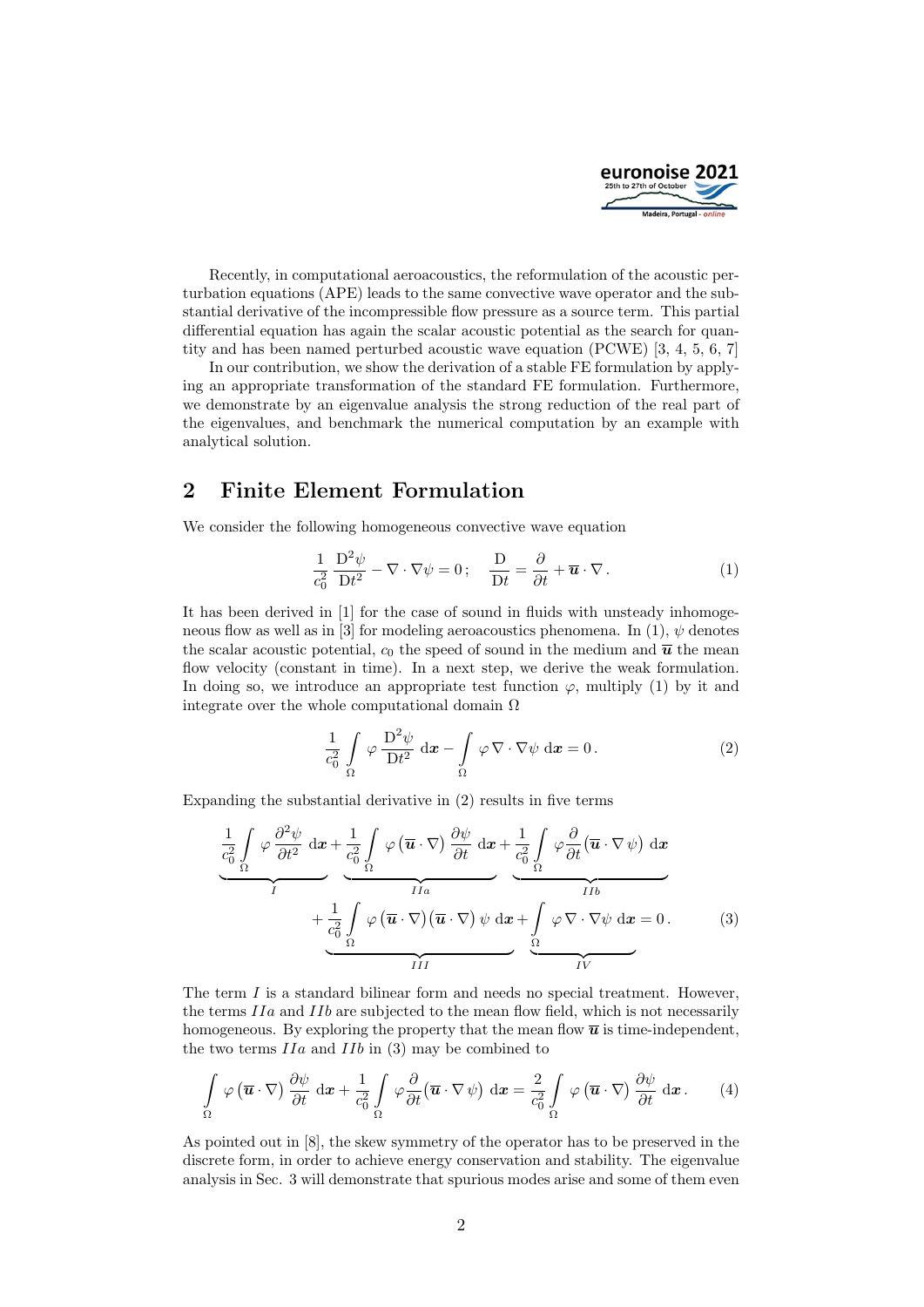

with positive real part, so that unstable computations are observed. Therefore, we split the term (4) in two equal terms and perform an integration by parts to one of them. In doing so, the integration by parts results in

$$
\int_{\Omega} \varphi(\overline{\mathbf{u}} \cdot \nabla) \frac{\partial \psi}{\partial t} d\mathbf{x} = -\int_{\Omega} \nabla \cdot (\varphi \overline{\mathbf{u}}) \frac{\partial \psi}{\partial t} d\mathbf{x} + \int_{\Gamma} \varphi(\overline{\mathbf{u}} \cdot \mathbf{n}) \frac{\partial \psi}{\partial t} d\mathbf{s}
$$
\n
$$
= -\int_{\Omega} \frac{\partial \psi}{\partial t} (\overline{\mathbf{u}} \cdot \nabla) \varphi d\mathbf{x} + \int_{\Gamma} \varphi(\overline{\mathbf{u}} \cdot \mathbf{n}) \frac{\partial \psi}{\partial t} d\mathbf{s} . (5)
$$

Here, the derivation just holds for the case that  $\bar{u}$  is incompressible or in an FE setting, where  $\bar{u}$  is piecewise constant for each finite element. Exploring this result, we may rewrite  $(4)$  using  $(5)$  by

$$
\frac{2}{c_0^2} \int\limits_{\Omega} \varphi(\overline{\mathbf{u}} \cdot \nabla) \frac{\partial \psi}{\partial t} d\mathbf{x} = \frac{1}{c_0^2} \int\limits_{\Omega} \varphi(\overline{\mathbf{u}} \cdot \nabla) \frac{\partial \psi}{\partial t} d\mathbf{x} \n- \frac{1}{c_0^2} \int\limits_{\Omega} \frac{\partial \psi}{\partial t} (\overline{\mathbf{u}} \cdot \nabla) \varphi d\mathbf{x} + \frac{1}{c_0^2} \int\limits_{\Gamma} \varphi(\overline{\mathbf{u}} \cdot \mathbf{n}) \frac{\partial \psi}{\partial t} d\mathbf{s}, (6)
$$

which will guarantee skew symmetry also in the space discrete form.

The term III is also integrated by parts, and for the same assumption towards the mean flow velocity  $\overline{u}$  as before, we arrive at

$$
\frac{1}{c_0^2} \int\limits_{\Omega} \varphi(\overline{\mathbf{u}} \cdot \nabla) (\overline{\mathbf{u}} \cdot \nabla) \psi \, \mathrm{d}\mathbf{x} = \frac{1}{c_0^2} \int\limits_{\Omega} \nabla(\overline{\mathbf{u}} \varphi) (\overline{\mathbf{u}} \cdot \nabla) \psi \, \mathrm{d}\mathbf{x}
$$
\n
$$
= -\frac{1}{c_0^2} \int\limits_{\Omega} (\overline{\mathbf{u}} \cdot \nabla) \varphi (\overline{\mathbf{u}} \cdot \nabla) \psi \, \mathrm{d}\mathbf{x}
$$
\n
$$
+ \frac{1}{c_0^2} \int\limits_{\Gamma} \varphi (\overline{\mathbf{u}} \cdot \mathbf{n}) (\overline{\mathbf{u}} \cdot \nabla) \psi \, \mathrm{d}\mathbf{s}. \tag{7}
$$

The term  $IV$  in  $(3)$  is treated as usual and results in

$$
\int_{\Omega} \varphi \nabla \cdot \nabla \psi \, \mathrm{d} \boldsymbol{x} = -\int_{\Omega} \nabla \varphi \cdot \nabla \psi \, \mathrm{d} \boldsymbol{x} + \int_{\Gamma} \varphi \, \boldsymbol{n} \cdot \nabla \psi \, \mathrm{d} \boldsymbol{s} \,.
$$
 (8)

Collecting all the performed steps, the weak formulation of (1) reads as follows (assuming  $\overline{\boldsymbol{u}} \cdot \boldsymbol{n} = 0$ ): Find  $\psi \in H^1$  such that

$$
\frac{1}{c_0^2} \int_{\Omega} \varphi \frac{\partial^2 \psi}{\partial t^2} dx + \frac{1}{c_0^2} \int_{\Omega} \varphi (\overline{u} \cdot \nabla) \frac{\partial \psi}{\partial t} dx - \frac{1}{c_0^2} \int_{\Omega} \frac{\partial \psi}{\partial t} (\overline{u} \cdot \nabla) \varphi dx
$$

$$
- \frac{1}{c_0^2} \int_{\Omega} (\overline{u} \cdot \nabla) \varphi (\overline{u} \cdot \nabla) \psi dx - \int_{\Omega} \nabla \varphi \cdot \nabla \psi dx + \int_{\Gamma} \varphi \mathbf{n} \cdot \nabla \psi ds = 0 \qquad (9)
$$

is fulfilled for all  $\varphi \in H_0^1$ .

Applying a standard FE ansatz with appropriate FE basis functions  $N_i(x)$ 

$$
\varphi \approx \varphi^h = \sum_i N_i(\boldsymbol{x}) \varphi_i(t); \quad \psi \approx \psi^h = \sum_k N_k(\boldsymbol{x}) \psi_k(t)
$$
 (10)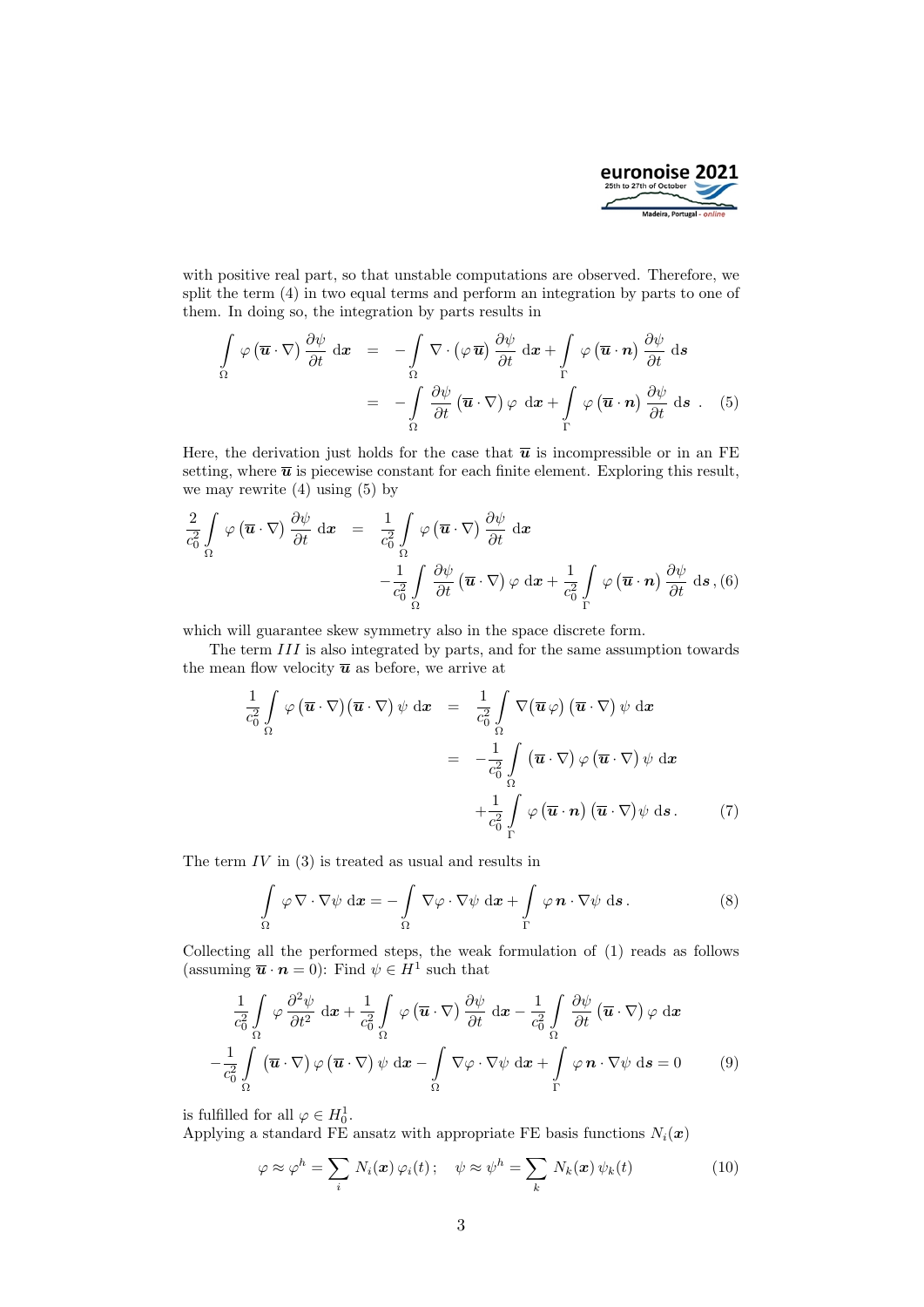

results in the following semi-discrete Galerkin formulation

$$
\boldsymbol{M}\ddot{\underline{\psi}}^h + \boldsymbol{C}\dot{\underline{\psi}}^h + \boldsymbol{K}\underline{\psi}^h = \underline{f}^h.
$$
 (11)

In (11)  $\psi^h$  denotes an algebraic vector collecting all the unknowns of the scalar acoustic potential and a dot over a variable denotes the derivative with respect to time, i.e.  $\partial^2 \psi^h / \partial t^2 = \ddot{\psi}^h$ , and  $f^h$  the right hand side according to a given source term or boundary conditions. Furthermore, in (11) M, C,  $K \in \mathbb{R}^{n_{\text{eq}}} \times \mathbb{R}^{n_{\text{eq}}}$  are the mass, damping and stiffness matrices with  $n_{\text{eq}}$  the number of unknowns. The time discretization is performed by a classical Newmark method or in order to achieve second order temporal accuracy by the Hilber–Hughes–Taylor (HHT) method [10].

#### 3 Eigenvalue Analysis

For the investigation of spurious modes, we perform computations for plane waves in a channel of length  $L$  with uniform background flow (see Fig. 1). As boundary conditions, we set  $\psi(t, x = 0) = 0$  and  $\psi(t, x = L) = 0$ . For this case, the convective wave equation (1) may be rewritten as [11]

$$
\frac{\partial^2 \psi}{\partial t^2} + 2Mc_0 \frac{\partial^2 \psi}{\partial x \partial t} + (M^2 - 1)c_0^2 \frac{\partial^2 \psi}{\partial x^2} = 0.
$$
 (12)

In (12) M denotes the Mach number computed by

$$
M=\frac{||\overline{\boldsymbol{u}}||}{c_0}.
$$

For the solution, we choose the ansatz

$$
\psi(x,t) = \hat{\psi} e^{j(k \ x - \omega t)}
$$

with k the the wave number,  $\omega$  the angular frequency and j the complex unit. Substituting this ansatz into (12), results in the solution for k by fixed  $\omega$ 

$$
k_{1,2} = -\frac{\omega(M c_0 \mp c_0)}{(M^2 c_0^2 - c_0^2)} = -\frac{\omega}{(M \pm 1) c_0}.
$$
 (13)

By considering the boundary conditions, one obtains the following analytical eigenvalues

$$
\omega_n = \frac{c_0 \pi n}{L} (1 - M^2) \tag{14}
$$

To compute the discrete eigenvalues of (11), we set

 $\overline{a}$ 

$$
\underline{\psi}^h = \Psi e^{st}; \ s = j\omega
$$

and substituting it into (11) results in

$$
(s2M + sC + K) \Psi = 0.
$$
 (15)

This equation is satisfied by the *i*-th latent root  $s_i$ , and *i*-th latent vector  $\underline{\Psi}$  of the  $\lambda$ -matrix problem [12], so that

$$
s_i^2 M \underline{\Psi}_i + s_i C \underline{\Psi}_i + K \underline{\Psi}_i = 0 \quad \forall i \in 1...n_{\text{eq}}.
$$
 (16)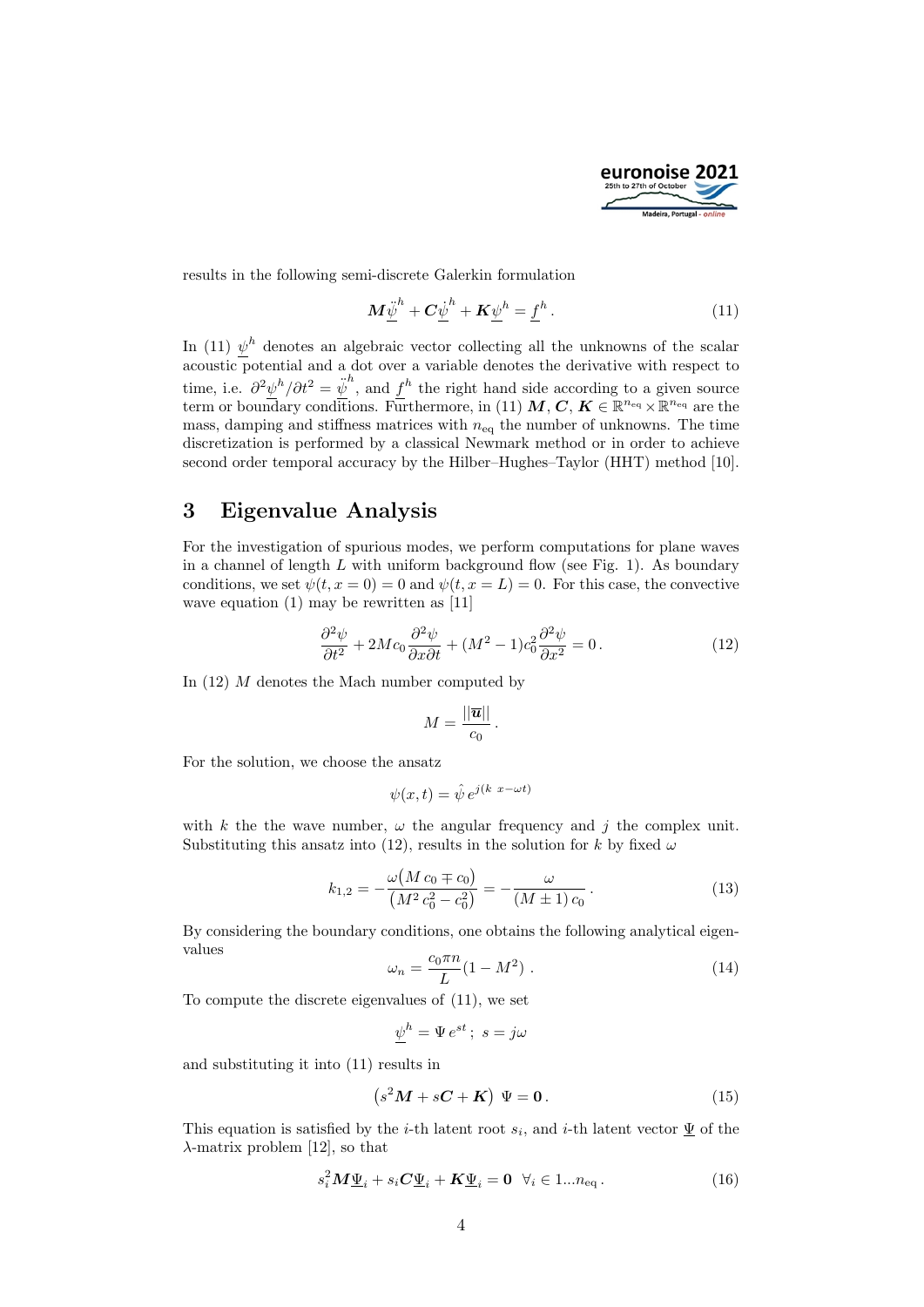

For the numerical computation, we have computed the matrices by our open source research software openCFS [13] and then applied Matlab using the function polyeig. The first smallest non zero eigenvalues should correspond with the frequencies of the one dimensional channel, i.e.  $\lambda \simeq j\omega_n$  (higher values of  $\lambda$  correspond to eigenfunctions oscillating in the height  $H$  of the channel). Thereby, the discrete eigenvalues can be interpreted as follows:

- If there are eigenvalues  $\lambda$ , which do not match the analytical ones, we can say that these are spurious modes.
- If the discrete eigenvalues have a positive real part, the solution becomes unstable.
- Spurious modes with a large negative real part are quickly damped and do not disturb the solution.



Figure 1 – Pseudo one dimensional channel with strongly distorted elements.

For the numerical evaluation of the discrete eigenvalues a long and thin channel with a length to width ratio of 20 : 1 is chosen. The channel is discretized with distorted quadrilateral elements as displayed in Fig. 1.

Initially the flow velocity is set to zero, which means that the eigenvalues of the standard wave equation are computed (no convective terms). All computed discrete eigenvalues are at the imaginary axis, and have zero real part and coincide with the analytical ones.

In contrast to the stable computations with zero Mach number the situation looks different when a constant mean flow of Mach numbers 0.1, 0.2, 0.3 is present. In a first step, we use the standard formulation, which does not utilize an integration of parts by term IIa, IIb. Therefore, the skew symmetry is not preserved at the discrete level. As demonstrated by Fig. 2 (left plot), a lot of spurious modes are added to the system. Even more dramatically, spurious modes with large positive real part occur which are responsible for unstable computations. In a second step, we perform the computation of the advanced formulation, for which an integration of parts is performed for the terms IIa, IIb. Thereby, the skew symmetry is preserved also on the discrete level. Figure 2 (right plot) displays the computed eigenvalues, and as one can see, the real part of the eigenvalues have been reduced by several magnitudes, and do not increase with higher Mach numbers.

### 4 Benchmark

As a benchmark example, a setup introduced in [14] is chosen as depicted in Fig. 3. Actually, this benchmark example (see category 4, problem 1 defined by Reflection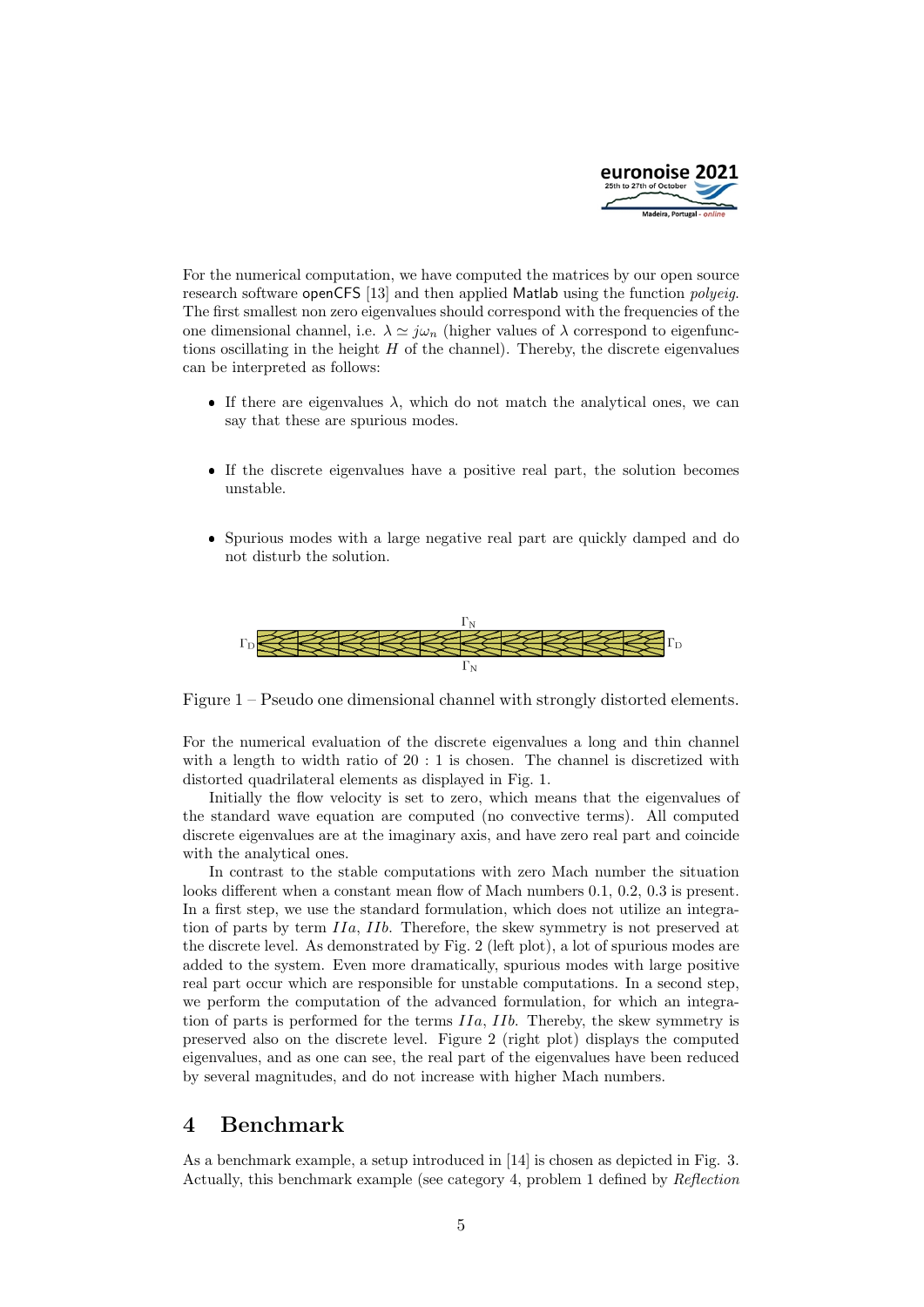

Figure 2 – Discrete eigenvalues for different Mach numbers for standard (left) and enhanced (right) formulation.



Figure 3 – Computational setup with plotted initial acoustic scalar potential distribution.

of an acoustic pulse off a wall in the presence of a uniform flow in semi-infinite space) has been setup to investigate numerical solution methods for the linearized Euler equations (LEE). Thereby, it can be shown that the LEE for this case can be reformulated for the pressure  $p$  by the convective wave equation as formulated in (1) for the scalar acoustic potential  $\psi$ . This allows us to use the analytical solution of the pressure  $p$  and interpret it as the analytical solution for the acoustic scalar potential  $\psi$ . For the computation, a uniform background flow of  $\overline{\mathbf{u}} = (0.3c_0, 0)^T$  is prescribed resulting in a Mach number of  $M = 0.3$ . The computational domain is of size 170 m by 100 m. In doing so, the scalar acoustic potential and its first order time derivative at  $t = 0$  are given by

$$
\psi(\boldsymbol{x},0) = e^{\left(\ln(2)\frac{x^2 + (y + 25)^2}{25}\right)^2}
$$
\n(17)

$$
\frac{\partial \psi}{\partial t} = -M \frac{\partial \psi}{\partial x}|_{t=0} = \frac{2xM \ln(2)}{25} e^{\left(\ln(2)\frac{x^2 + (y + 25)^2}{25}\right)^2}.
$$
 (18)

During the pulse propagation, the acoustic pressure is recorded along the monitoring line plotted in Fig. 3. The domain is discretized by finite elements with basis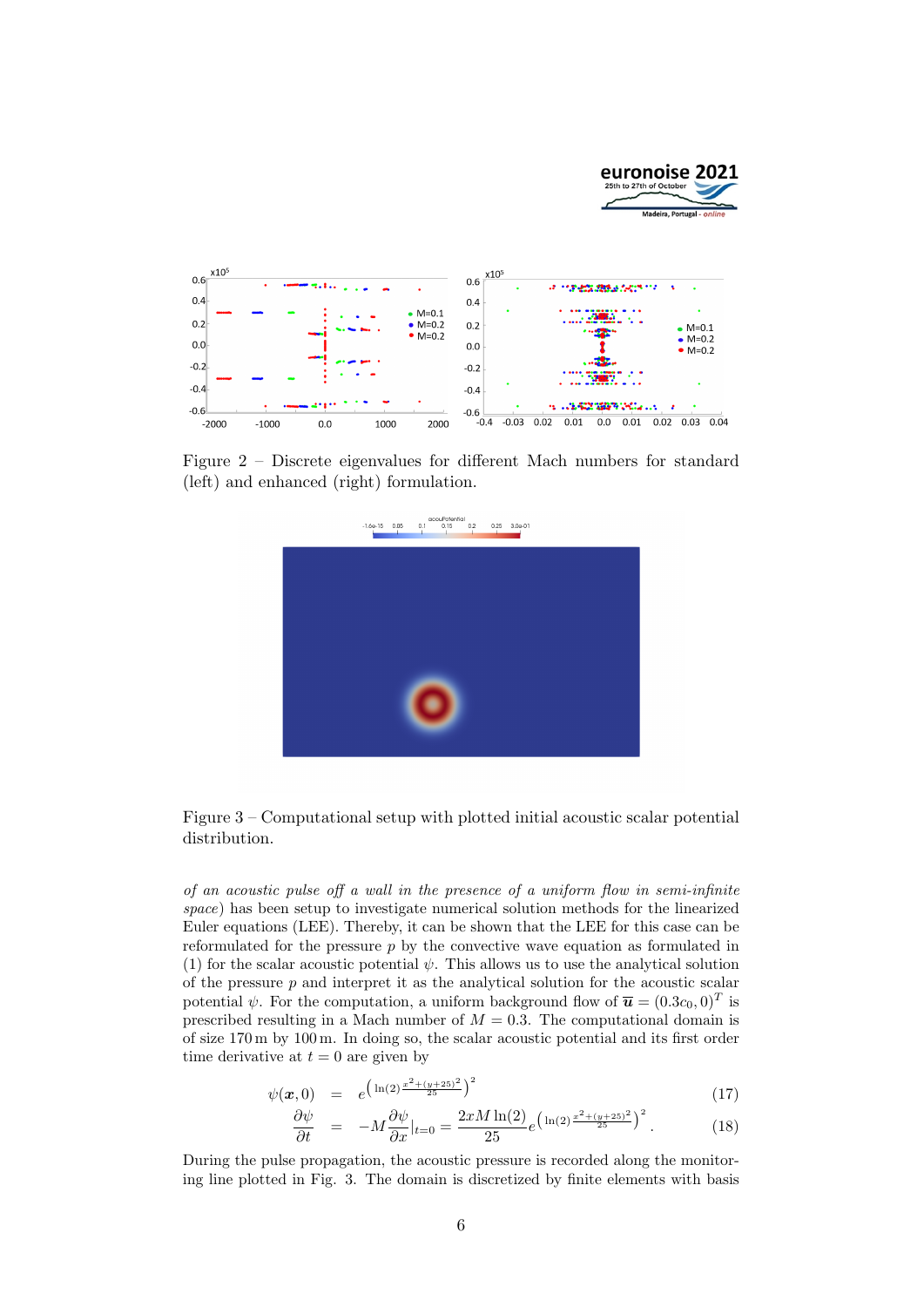

function of first order and an edge length of approximately  $h = 0.5$  m and a HHT time stepping scheme is use (the difference to a standard Newmark time stepping scheme is negligible). According to [14], the analytical solution for the acoustic scalar potential computes by

$$
\psi(\boldsymbol{x},t) = \frac{1}{2\alpha} \int_{0}^{\infty} e^{-\frac{\xi^2}{4\alpha}} \cos(\xi t) \left( J_0(\xi \eta) + J_0(\xi \zeta) \right) \xi \, \mathrm{d}\xi \,. \tag{19}
$$

In (19)  $J_0$  denotes the Bessel function of first kind, and the parameters compute by

$$
\alpha = \frac{\ln(2)}{25},
$$
  
\n
$$
\eta = \sqrt{(x - Mt)^2 + (y - 25)^2},
$$
  
\n
$$
\zeta = \sqrt{(x - Mt)^2 + (y + 25)^2}.
$$

The acoustic potential distribution at  $t = 60$  s is displayed in Fig. 4. Furthermore, the acoustic scalar potential  $\psi$  is evaluated along the line as shown in Fig. 4 and compared to the analytical solution. In doing so, we obtain Fig. 5 demonstrat-



Figure 4 – Computed acoustic potential with marked evaluation line.

ing a perfect match between numerical and analytical results for all investigated Mach numbers. Therefore, the presented approach provides accurate and stable results.

# Acknowledgements

This project has received funding from the European Union's Framework Programme for Research and Innovation Horizon 2020 (2014–2020) under the Marie Sk lodowska-Curie Grant Agreement No. [812719].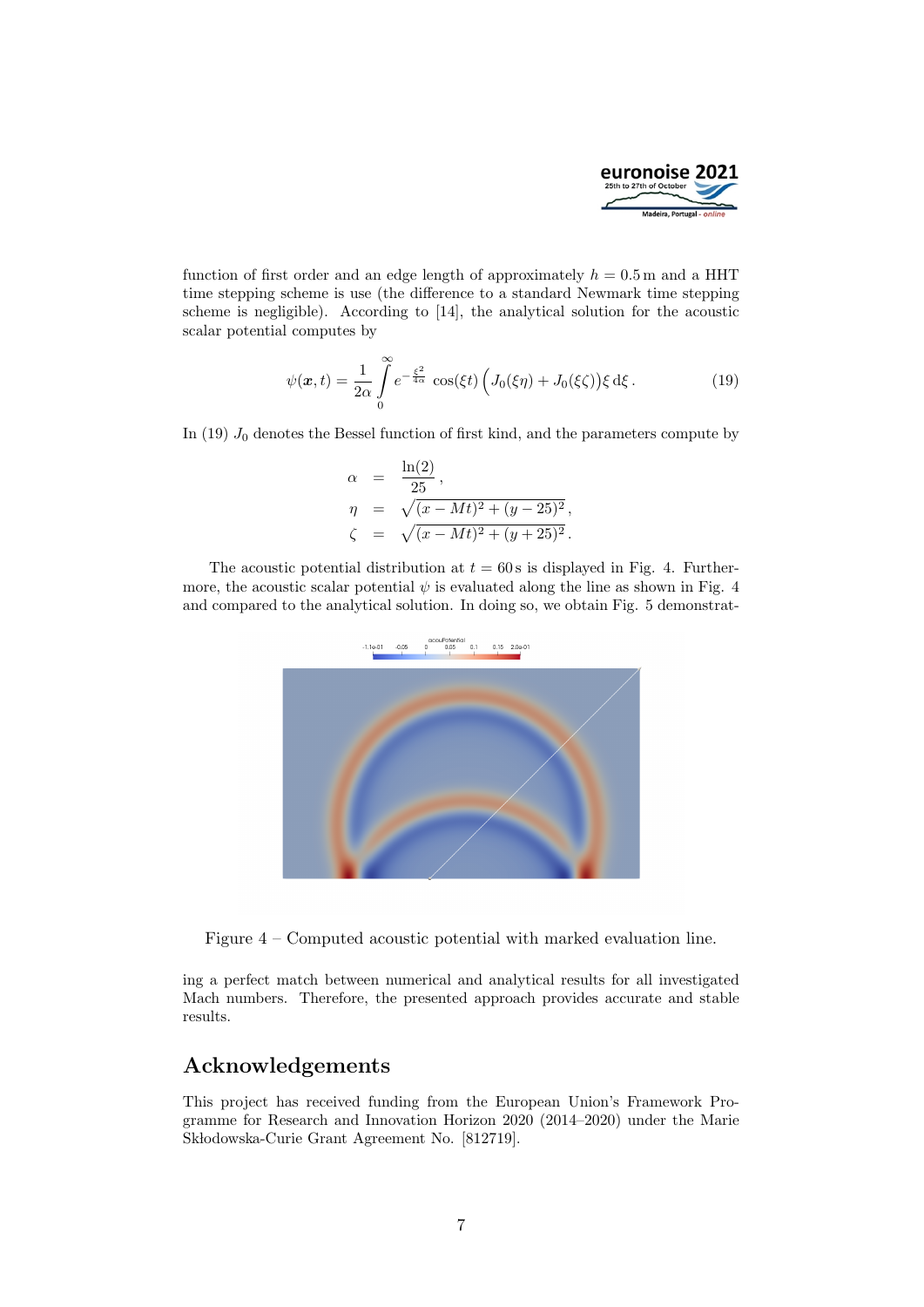



Figure 5 – Computed and analytic results for the three Mach numbers along the line as defined in Fig. 4.

#### References

- [1] A. D. Pierce: Wave equation for sound in fluids with unsteady inhomogeneous flow. J. Acoust. Soc. Am. 87, 2292, 1990
- [2] M. Bezdek, H. Landes, A. Rieder, R. Lerch: A Coupled Finite-Element, Boundary-Integral Method for Simulating Ultrasonic Flowmeters. IEEE transactions on ultrasonics, ferroelectrics, and frequency control, vol. 54, no 3, 2007
- [3] M. Kaltenbacher, A. Hüppe, A. Reppenhagen, F. Zenger, S. Becker: Computational Aeroacoustics for Rotating Systems with Application to an Axial Fan. AIAA 55(11), 2017
- [4] F. Zenger, C. Junger, M. Kaltenbacher, S. Becker: Investigation of the flowand sound-field of a low-pressure axial fan benchmark case using experimental